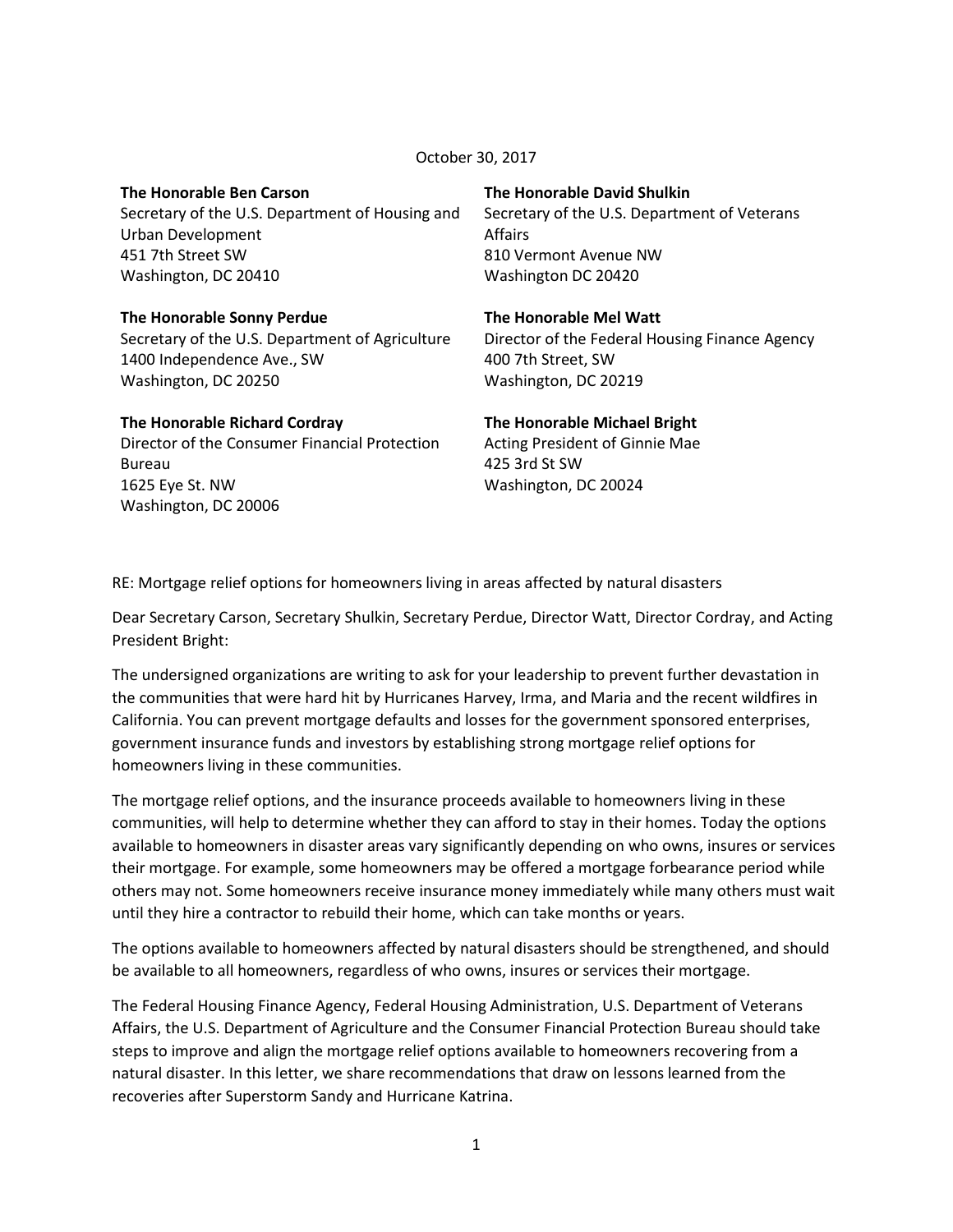### Disaster relief forbearance: Allow affected homeowners to hit pause on their mortgage

Homeowners affected by Hurricanes Harvey, Irma, and Maria, as well as residents of any additional federally-declared disaster areas should be able to hit pause on their mortgage payments while they are responding to the emergency and assessing their financial situation. The current relief options should be improved so that homeowners do not have to worry about their mortgage balances growing significantly while they are putting their lives back together. Below are recommended terms for a disaster relief forbearance that should be offered by all servicers.

- Automatic 90-day forbearance for all homeowners living in an area affected by a disaster, regardless of whether the servicer has successfully made contact with the borrower.
- Clear eligibility for extensions of forbearance of up to 12 months.
- Homeowners experiencing extreme hardship, including those who are displaced while rebuilding or who are living in very hard-hit communities, should be eligible for up to a 24 month forbearance based on clear guidelines.

### Homeowners shouldn't be penalized for needing help in the wake of a disaster

- During the forbearance period, no mortgage payment should come due and no additional interest charges should accrue. At the end of the forbearance, the term of the loan should be extended by the duration of the forbearance period to allow homeowners to repay the mortgage principal and interest they skipped.
- Homeowners should be given 12 months to repay any outstanding escrow balance that accrued during forbearance and if they cannot afford to pay during that time frame, they should be evaluated for a loan modification.
- No late fees should accrue during the entire forbearance period.
- A homeowner's credit score should not suffer as a result of a forbearance.
- In addition to the existing automatic foreclosure and eviction moratorium of 3 months for foreclosures already in process, extensions should be available when a homeowner has expressed an intention to return and is working with the servicer on loss mitigation.
- Property inspections should be part of a uniform process and, where possible, should be performed within the first three months. Servicer attempts to make borrower contact should continue during the entire period of forbearance.

#### Disbursement of insurance proceeds: Homeowners need immediate resources to stabilize their homes

After a disaster, homeowners often need funds to perform basic emergency repairs, including stabilizing their homes in the short term to prevent further damage long before they begin rebuilding. Homeowners who can complete basic repairs quickly can also shelter in place, saving government costs for temporary shelter. Too often, however, homeowners are unable to convince their mortgage servicer to release the insurance funds they need directly to the homeowner to complete these basic repairs, including boarding up their homes, restoring heat and hot water, and clearing out moldy dry wall. Homeowners cannot get their recovery started, and disaster-related damage worsens, when servicers refuse to release any insurance funds up front made payable only to the homeowner (and not the contractor).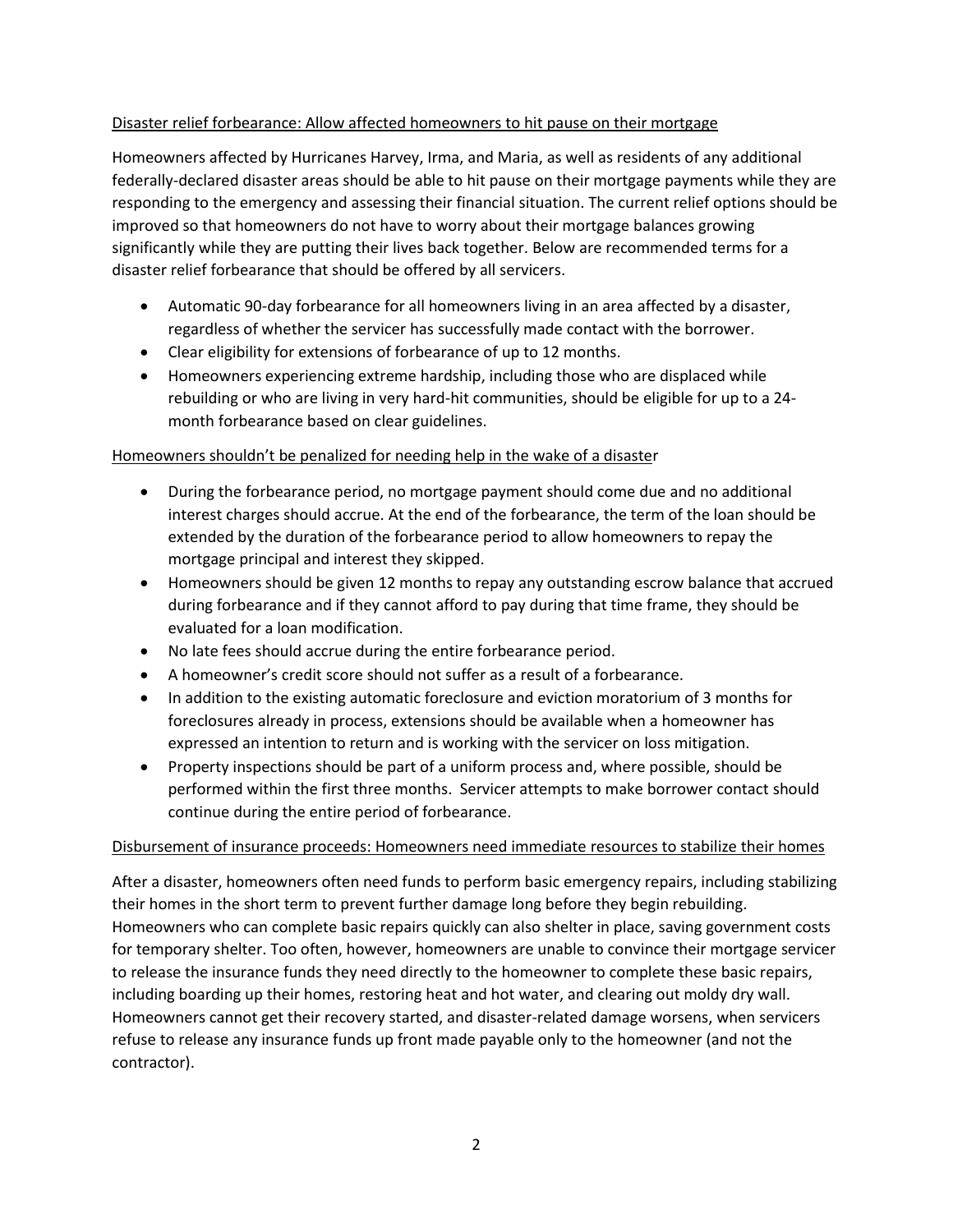The agencies can ensure homeowners have access to their insurance proceeds by providing servicers with additional guidance.

- Mortgage servicers should be instructed to release up to \$10k up-front made payable only to homeowners and to release the balance of the funds as homeowners rebuild.
- Contract language and servicer duties should be clarified to ensure that insurance disbursements can be applied to: Rebuilding that includes property stabilization, including mold remediation and repair to the building envelope; construction of a new structure where demolition has occurred; repair and rebuilding where the proceeds independently can cover the cost or where the proceeds are reasonably anticipated to be supplemented by assistance from FEMA, Community Development Block Grant-Disaster Recovery, or other funds that together would fully cover repair and rebuilding costs.

## Media outreach, written materials and spoken communication should be available in languages prevalent in affected areas with significant LEP populations

Materials and communications about relief options should be made available to homeowners in their preferred language. The areas affected by Hurricanes Harvey, Irma and Maria are home to many residents with limited English proficiency (LEP), including nearly 1 million in Houston, Texas, approaching 1.5 million in Miami, Florida, and 2.8 million in Puerto Rico.<sup>1</sup> In Miami-Dade County, the most commonly spoken languages by the LEP population include Spanish, French Creole, and Chinese. In Harris County, Texas, the most commonly spoken languages by the LEP population are Spanish, Vietnamese, and Chinese.<sup>2</sup> While most LEP homeowners in Puerto Rico speak Spanish, some also speak Arabic or Chinese. $3$ 

For relief efforts to be successful, the agencies should advise mortgage servicers to have a plan for communicating with homeowners with limited English proficiency.

- Mortgage servicers should identify the prevalent languages spoken by the LEP population in their service area, and prepare outreach materials in those languages.
- Mortgage servicers should reach out to affected homeowners through cultural and ethnically relevant media sources and community-based organizations that provide consumer-facing services (including but not limited to housing counseling, fair housing and legal advocacy organizations with bi-lingual staff capacity).
- When drafting written communication mailed to affected homeowners, mortgage servicers should include with the communication versions translated into Spanish and other relevant languages.
- Oral interpretation should be made available to LEP borrowers in the affected areas in the predominant LEP languages in those regions so that homeowners can communicate directly with servicer personnel about foreclosure, forbearance, and loss mitigation options.

 $\overline{\phantom{a}}$ 

<sup>1</sup> Monica Whatley, "Limited English Proficient Population of the United States," Migration Policy Institute, 2013 *available at* [https://www.migrationpolicy.org/article/limited-english-proficient-population-united-states-0.](https://www.migrationpolicy.org/article/limited-english-proficient-population-united-states-0) <sup>2</sup> Department of Justice Civil Rights Division, 2014 Language Map App, *available at*

[https://www.lep.gov/maps/lma2014/Final\\_508/.](https://www.lep.gov/maps/lma2014/Final_508/)

<sup>3</sup> *Ibid.*